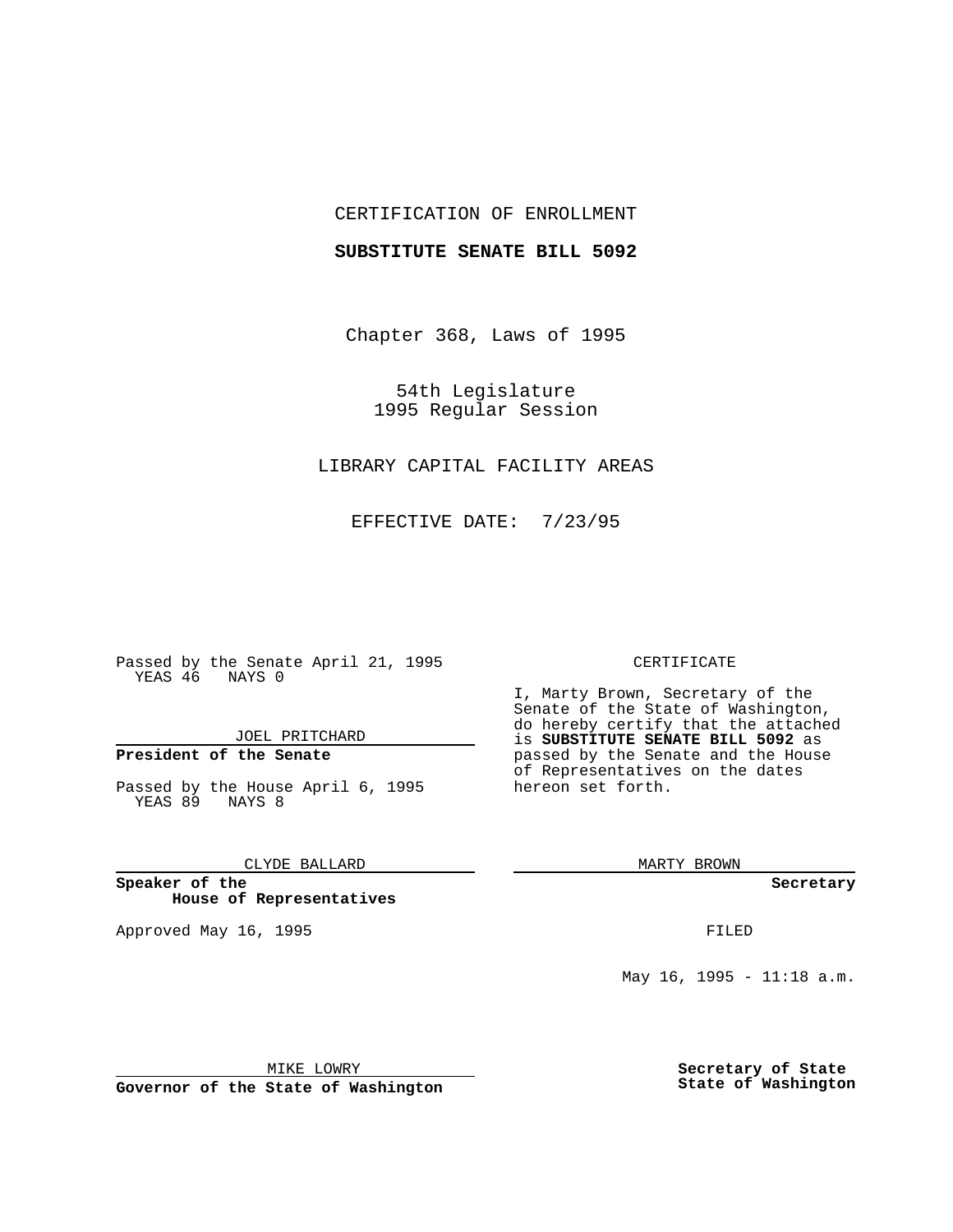# **SUBSTITUTE SENATE BILL 5092** \_\_\_\_\_\_\_\_\_\_\_\_\_\_\_\_\_\_\_\_\_\_\_\_\_\_\_\_\_\_\_\_\_\_\_\_\_\_\_\_\_\_\_\_\_\_\_

\_\_\_\_\_\_\_\_\_\_\_\_\_\_\_\_\_\_\_\_\_\_\_\_\_\_\_\_\_\_\_\_\_\_\_\_\_\_\_\_\_\_\_\_\_\_\_

AS AMENDED BY THE HOUSE

Passed Legislature - 1995 Regular Session

## **State of Washington 54th Legislature 1995 Regular Session**

**By** Senate Committee on Government Operations (originally sponsored by Senators Haugen, Winsley and Quigley)

Read first time 02/03/95.

 AN ACT Relating to library facilities; adding a new section to chapter 36.32 RCW; adding a new chapter to Title 27 RCW; and repealing RCW 27.14.010, 27.14.015, 27.14.020, 27.14.030, 27.14.035, 27.14.040, and 27.14.050.

BE IT ENACTED BY THE LEGISLATURE OF THE STATE OF WASHINGTON:

 NEW SECTION. **Sec. 1.** The legislature finds that it is in the interests of the people of the state of Washington to be able to establish library capital facility areas as quasi-municipal corporations and independent taxing units existing within the boundaries of existing rural county library districts, rural intercounty library districts, rural partial-county library districts, or island library districts, for the purpose of financing the construction of capital library facilities.

 NEW SECTION. **Sec. 2.** Unless the context clearly requires otherwise, the definitions in this section apply throughout this chapter.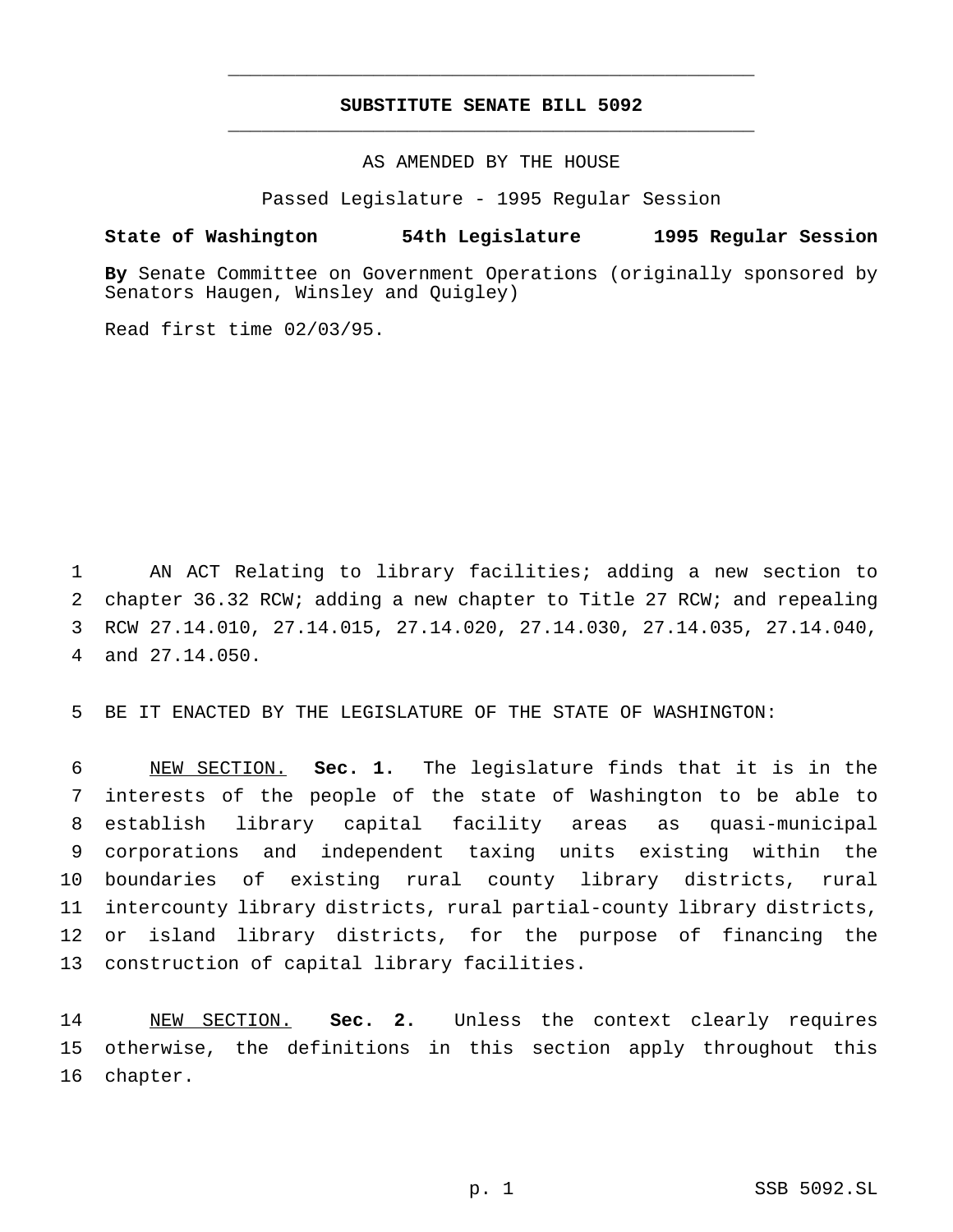(1) "Library district" means rural county library district, rural intercounty library district, rural partial-county library district, or island library district.

 (2) "Library capital facility area" means a quasi-municipal corporation and independent taxing authority within the meaning of Article VII, section 1 of the state Constitution, and a taxing district within the meaning of Article VII, section 2 of the state Constitution, created by a county legislative authority of one or several counties. A library capital facility area may include all or a portion of a city or town.

 (3) "Library capital facilities" includes both real and personal property including, but not limited to, land, buildings, site improvements, equipment, furnishings, collections, and all necessary costs related to acquisition, financing, design, construction, equipping, and remodeling.

 NEW SECTION. **Sec. 3.** Upon receipt of a completed written request to both establish a library capital facilities area and submit a ballot proposition under section 6 of this act to finance library capital facilities, that is signed by a majority of the members of the board of trustees of a library district or board of trustees of a city or town library, the county legislative authority or county legislative authorities for the county or counties in which a proposed library capital facility area is to be established shall submit separate ballot propositions to voters to authorize establishing the proposed library capital facilities area and authorizing the library capital facilities area, if established, to finance library capital facilities by issuing general indebtedness and imposing excess levies to retire the indebtedness. The ballot propositions may only be submitted to voters at a general election. Approval of the ballot proposition to create a library capital facilities area shall be by a simple majority vote.

 A completed request submitted under this section shall include: (1) A description of the boundaries of the library capital facility area; and (2) a copy of the resolution of the legislative authority of each city or town, and board of trustees of each library district, with territory included within the proposed library capital facilities area indicating both: (a) Its approval of the creation of the proposed library capital facilities area; and (b) agreement on how election costs will be paid for submitting ballot propositions to voters that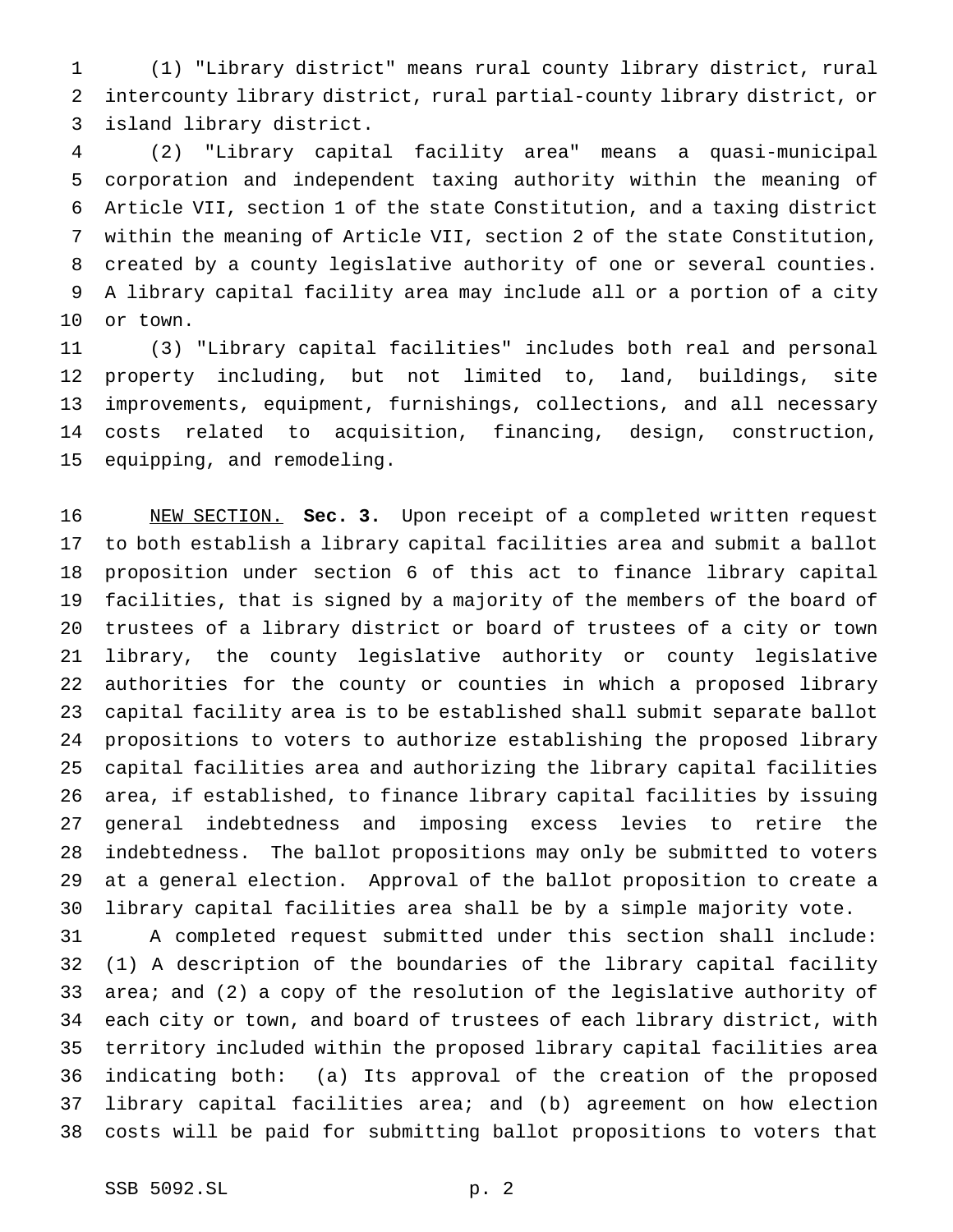authorize the library capital facilities area to incur general indebtedness and impose excess levies to retire the general indebtedness.

 NEW SECTION. **Sec. 4.** The governing body of the library capital facility area shall be three members of the county legislative authority from each county in which the library capital facility area is located. In counties that have more than three members of their legislative body, the three members who shall serve on the governing body of the library capital facility area shall be chosen by the full membership of the county legislative authority. Where the library capital facility area is located in more than one county, a county may be represented by less than three members by mutual agreement of the legislative authorities of the participating counties.

 NEW SECTION. **Sec. 5.** A library capital facilities area may construct, acquire, maintain, and remodel library capital facilities and the governing body of the library capital facility area may, by interlocal agreement or otherwise, contract with a county, city, town, or library district to design, administer the construction of, operate, or maintain a library capital facility financed pursuant to this chapter. Legal title to library capital facilities acquired or constructed pursuant to this chapter may be transferred, acquired, or held by the library capital facility area or by a county, city, town, or library district in which the facility is located.

 NEW SECTION. **Sec. 6.** (1) A library capital facility area may contract indebtedness or borrow money to finance library capital facilities and may issue general obligation bonds for such purpose not exceeding an amount, together with any existing indebtedness of the library capital facility area, equal to one and one-quarter percent of the value of the taxable property in the district and impose excess property tax levies to retire the general indebtedness as provided in RCW 39.36.050 if a ballot proposition authorizing both the indebtedness and excess levies is approved by at least three-fifths of the voters of the library capital facility area voting on the proposition, and the total number of voters voting on the proposition constitutes not less than forty percent of the total number of voters in the library capital facility area voting at the last preceding general election. The term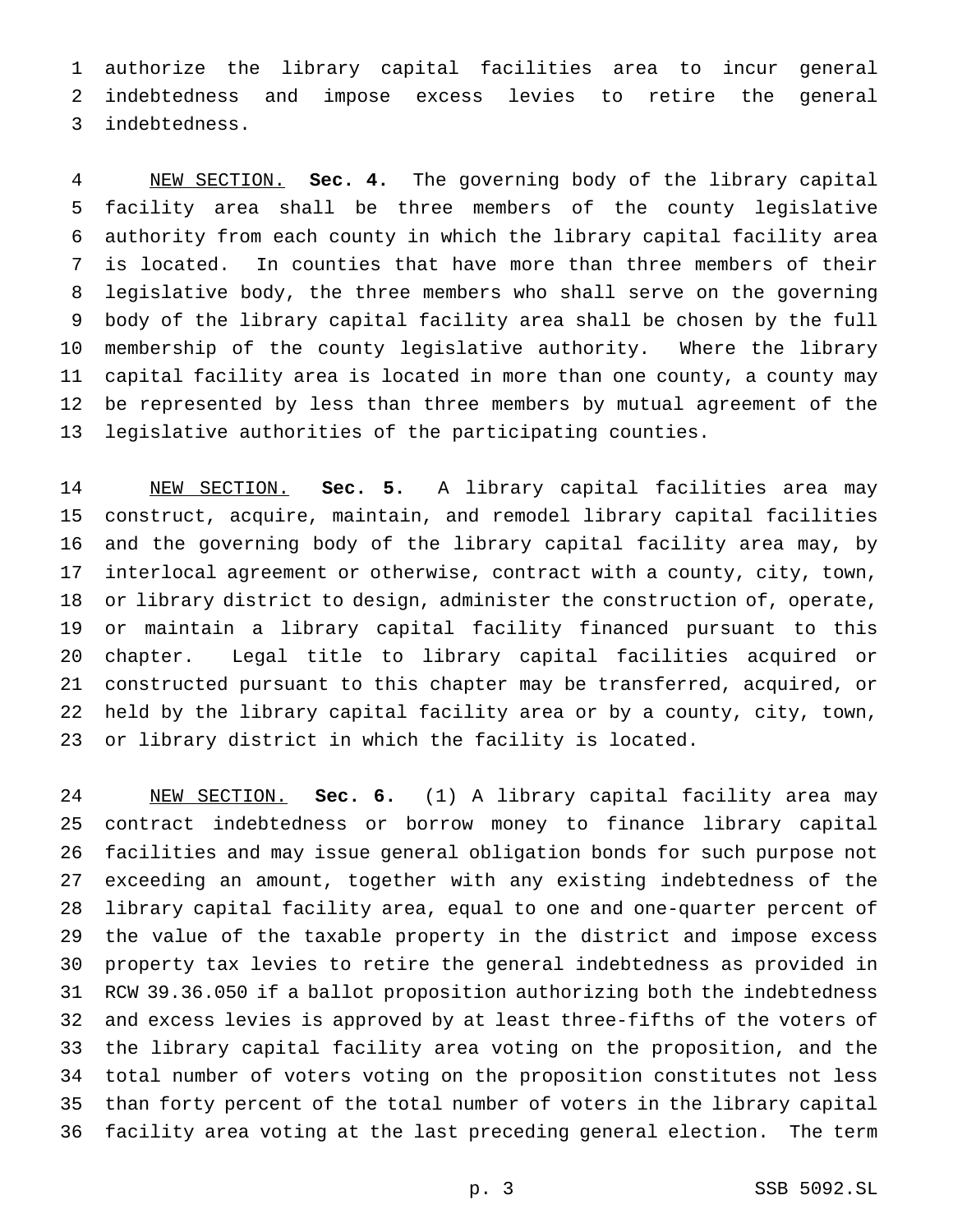"value of the taxable property" has the meaning set forth in RCW 39.36.015. Such a proposition may only be submitted to voters at a general election and may be submitted to voters at the same election as the election when the ballot proposition authorizing the establishing of the library capital facilities district is submitted.

 (2) A library capital facility area may accept gifts or grants of money or property of any kind for the same purposes for which it is authorized to borrow money in subsection (1) of this section.

 NEW SECTION. **Sec. 7.** (1) A library capital facility area may be dissolved by a majority vote of the governing body when all obligations under any general obligation bonds issued by the library capital facility area have been discharged and any other contractual obligations of the library capital facility area have either been discharged or assumed by another governmental entity.

 (2) A library capital facility area shall be dissolved by the governing body if the first two ballot propositions under section 6 of this act that are submitted to voters are not approved.

 NEW SECTION. **Sec. 8.** A new section is added to chapter 36.32 RCW to read as follows:

 A county legislative authority may establish a library capital facility area pursuant to chapter 27.-- RCW (sections 1 through 7 of this act).

 NEW SECTION. **Sec. 9.** The following acts or parts of acts are each repealed: (1) RCW 27.14.010 and 1961 c 162 s 1; (2) RCW 27.14.015 and 1963 c 80 s 5; (3) RCW 27.14.020 and 1963 c 80s1& 1961 c 162 s 2; (4) RCW 27.14.030 and 1963 c 80s2& 1961 c 162 s 3; (5) RCW 27.14.035 and 1963 c 80 s 3; (6) RCW 27.14.040 and 1963 c 80s4& 1961 c 162 s 4; and (7) RCW 27.14.050 and 1961 c 162 s 5.

 NEW SECTION. **Sec. 10.** Sections 1 through 7 of this act shall constitute a new chapter in Title 27 RCW.